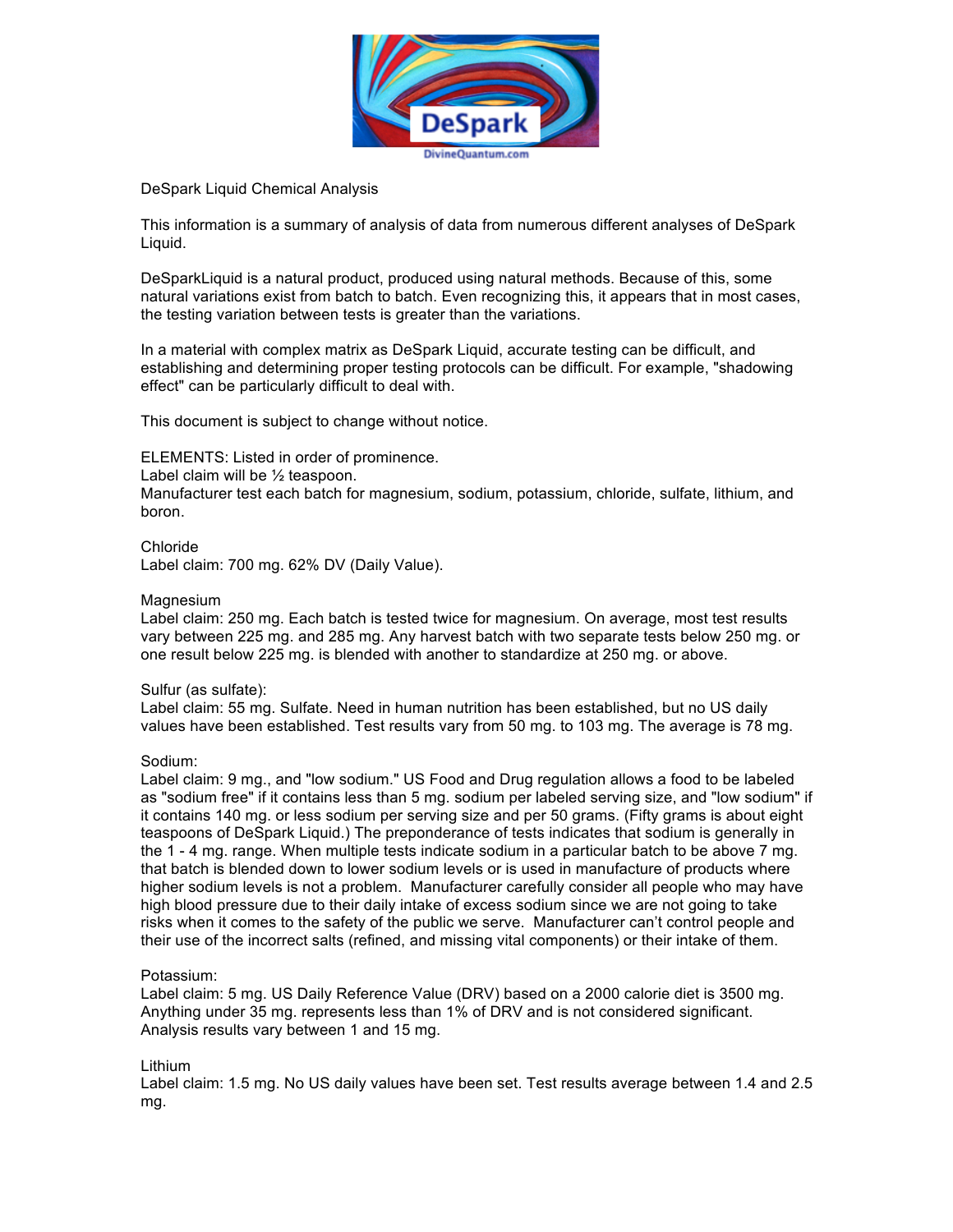

Boron:

Label claim: 1 mg. No US daily values have been set. Test results average between 1 and 2 mg.

Manufacturer test our vats regularly for a broad spectrum of contaminants, including testing during every major harvest period. Contaminant tests include organic and petroleum chemicals, agricultural chemicals and pesticides, and heavy metals. Heavy metal testing also provides some data on additional elements. Complete spectrum element testing is done periodically, and has been done using a number of different methodologies.

Following is a list of those elements that have been found in DeSpark Liquid, in approximate descending order. (This order is approximate because not all labs agree, even on identical samples from the same batch, and because there could also possibly be some natural variation from harvest batch to harvest batch).

When reporting test results, most labs commonly use the term "less than" or some variation of "less than"<, dl, etc) to indicate the element was not detected or was clearly not readable. When this term is used, it means the element may or may not be present at all, and if present, is less than the detection limit for that element. The following list does not include any element listing "less than","<","dl" etc. unless at least one lab clearly indicates that the element was actually detected. The following is micrograms per milaleter. (1 US fluid ounce = 29.5735296 ml if you wish to convert this).

Cl – Chloride 264-350 Mg – Magnesium 101.5-110 S04 - Sulfur as total sulfate 16.5-35 Na – Sodium <4 K – Potassium 1.25-2.5 Li – Lithium 0.6-0.775 Br – Bromide <10 B – Boron .420-.650 Ca – Calcium <50 HC03 - Carbon as total Carbonate <500ppm F – Fluoride <100 I– Iodide <25 Si – Silicon <5 N – Nitrogen Se – Selenium <2 P – Phosphorus <10 Cr – Chromium <1 Ti – Titanium <1 Rb – Rubidium <2 Co – Cobalt <1 Cu – Copper <1  $Fe - Iron < 31$ Mn – Manganese <5 Sb – Antimony <3.5 As – Arsenic <10 ppm Mo – Molybdenum <1 Sr – Strontium <2  $Zn - Zinc < 1$ Ni – Nickel <2